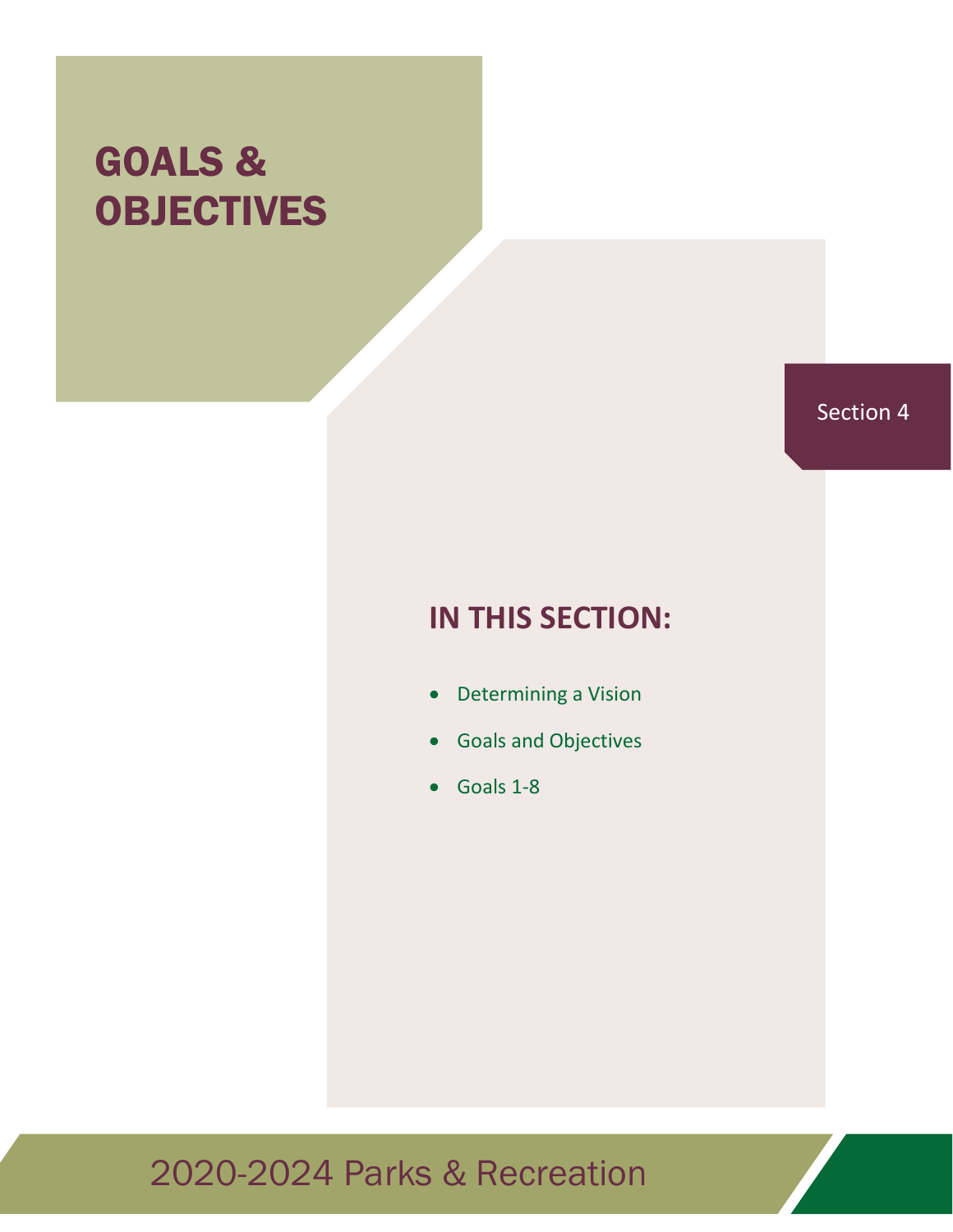### **Determining a Vision**

Through a statement of long-range goals and objectives, the County's commitment to future recreation needs can be determined by setting long-range goals and objectives, the County is taking a major step in its recreation planning.

To adequately state the objectives of contemporary recreation planning, it is necessary to think in broader terms than merely the provision of space for outdoor active sports or passive activities in natural surroundings. To develop a plan for a viable recreational system within Lenawee County requires a new look at the concept of recreation.

The general goal of recreation is to provide the space, facilities, programs and opportunity for county residents to meet their recreational needs. The provision of recreation facilities should be accomplished through the interaction of state, county, city, village, and township governments and the private sector. Coordinated planning among these partners is essential in assuring a system of adequate recreational facilities that provide citizens of the County with diverse choice and maximize the potential for their utilization.

The formulation of goals is one of the more difficult tasks facing those who are charged with deciding upon some aspect of the future environment. A good portion of this difficulty has to do with the fact that most stakeholders are not oriented to the future because of the obligations of day-to-day activities which confront them. This is not to say that more time should necessarily be spent stargazing; rather, it is to say that stakeholders should not be afraid to set their sights on what may seem to be remote and then strive to achieve those goals.

After establishing goals, it is necessary to translate them into specific actions. In other words, what actions are needed to achieve our expressed goals? To do this, it is necessary to develop other kinds of statements, which are called objectives. To illustrate this concept, consider the following:

*Goals involve such considerations as equal opportunity; full employment; an end to pollution; decent, safe and sanitary housing for every family; etc. There is seldom any serious disagreement with goals, although there may be some differences of opinion regarding the methods employed to achieve them.*

Objectives can best be described as approaches to achievement. They are somewhat more concrete and may be specific with regard to a particular locality. An example of an objective would be: "All local governments in Lenawee County should concentrate all of their available resources for recreation in projects which are aimed at tourists". There may be those that agree with this statement, but on the other hand there may be a substantial segment of the population which believes that the cities and townships should develop parks for local use and depend on the county, federal government, and the private sector to meet the needs of the tourist. If this is indeed the case, then the above statement becomes an "issue of the day" which can only be resolved by the legislative machinery of local government.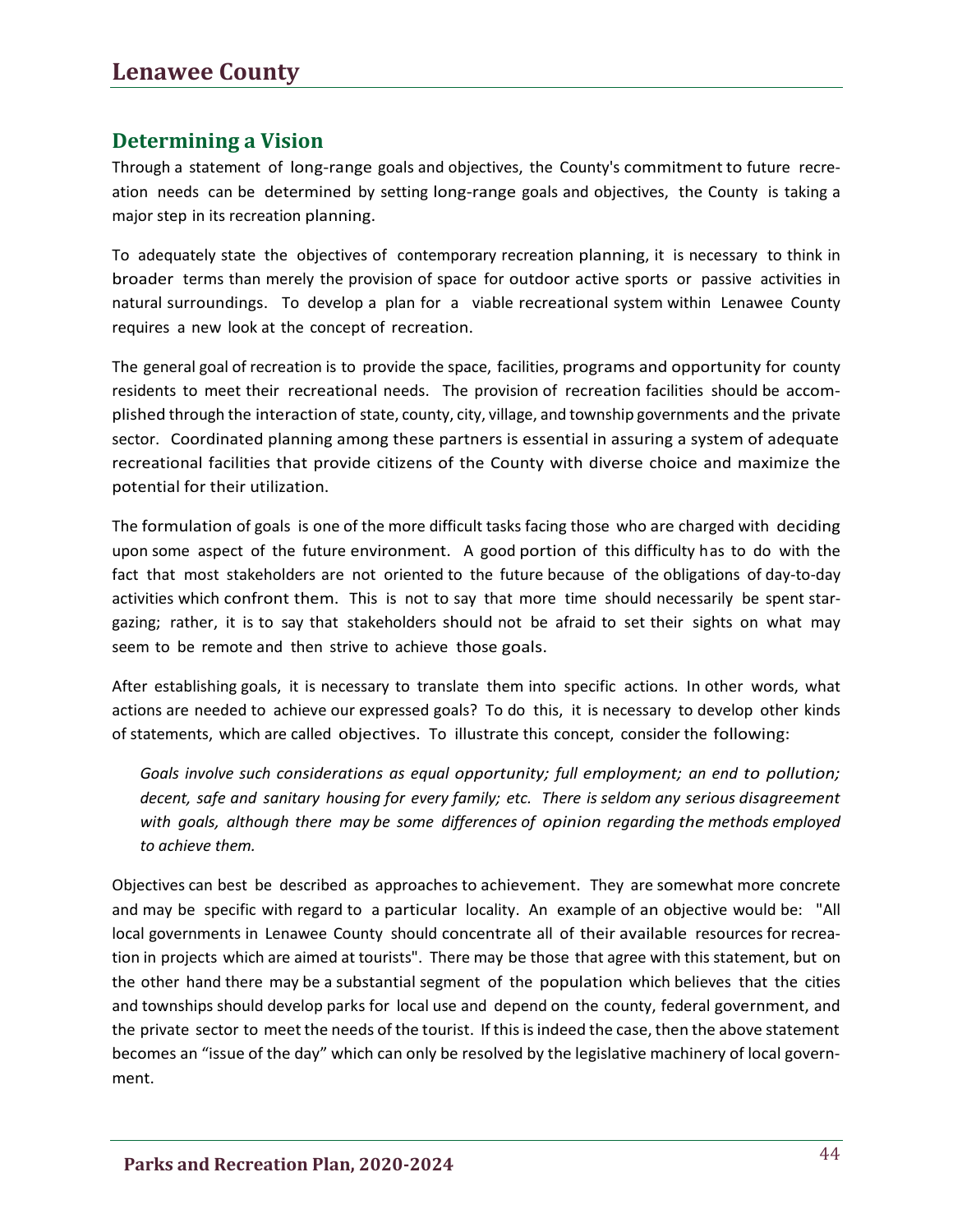### **Lenawee County**

### **Goals and Objectives**

The following list of goals and objectives are deemed appropriate for Lenawee County by the Lenawee County Parks and Recreation Commission. They are based upon previous studies, observation of the types of recreation projects which are being planned by other local units of government, the community opinion survey, analysis of inventory data, and the standards in this plan.

#### **Goal #1—** *Provide all residents of Lenawee County with park and recreation areas and activities that meet acceptable standards, thus providing wholesome and safe leisure time opportunities.*

#### **Objectives:**

- Maintain and improve the physical quality of existing facilities and grounds through aggressive renovations and repair projects.
- Identify and incorporate ADA accessibility guidelines, as appropriate; including but not limited to a park that specifically addresses the needs of the elderly, disabled and special needs.

#### **Rationale:**

"Maintenance and Upkeep" was identified as a contributing factor in the decision of 26% of com‐ munity opinion survey respondents who visit parks other than those owned by Lenawee County **(Q#6b).** Other respondents commented on recent improvements at both Gerber Hill and Taylor Road Parks (**Q#5**).

The American Community Survey estimated that 15.6% of residents countywide have some type of disability between 2013 and 2017. An estimated 50% of those residents had an "ambulatory difficulty." Several county parks are listed on accessforall.disabilityconnect.org an app maintained by DisAbilities Connections that provides accessibility reviews.

**Goal #2—** *Increase park visitor usage and tourism at county park facilities and expand recreational oppor‐ tunities through cooperation and collaboration with public and private partners.*

#### **Objectives:**

- Seek out opportunities for special events in County parks.
- Improve advertising and communications with communities.
- Promote community awareness of County Parks.
- Work in cooperation and collaboration with state, local and private sector partners to en hance access and options to recreational facilities

#### **Rationale:**

One community opinion survey respondent suggested '*better publicity of their existence*' while an‐ other commented on the *'need to know what the parks offer'* **(Q#5**). Only 7% of respondents visited a county park for "organized sports" and only another 8% visited for "another type of event" **(Q#6)**; write-in responses to that question included "reunion" and "wedding." Only 17% of respondents said "yes" when asked if they were affiliated with a club or organization that may be interested in using, or had used, a county park **(Q#7)**. Finally, 74% of respondents indicated that they visit other parks regularly **(Q#4a)**.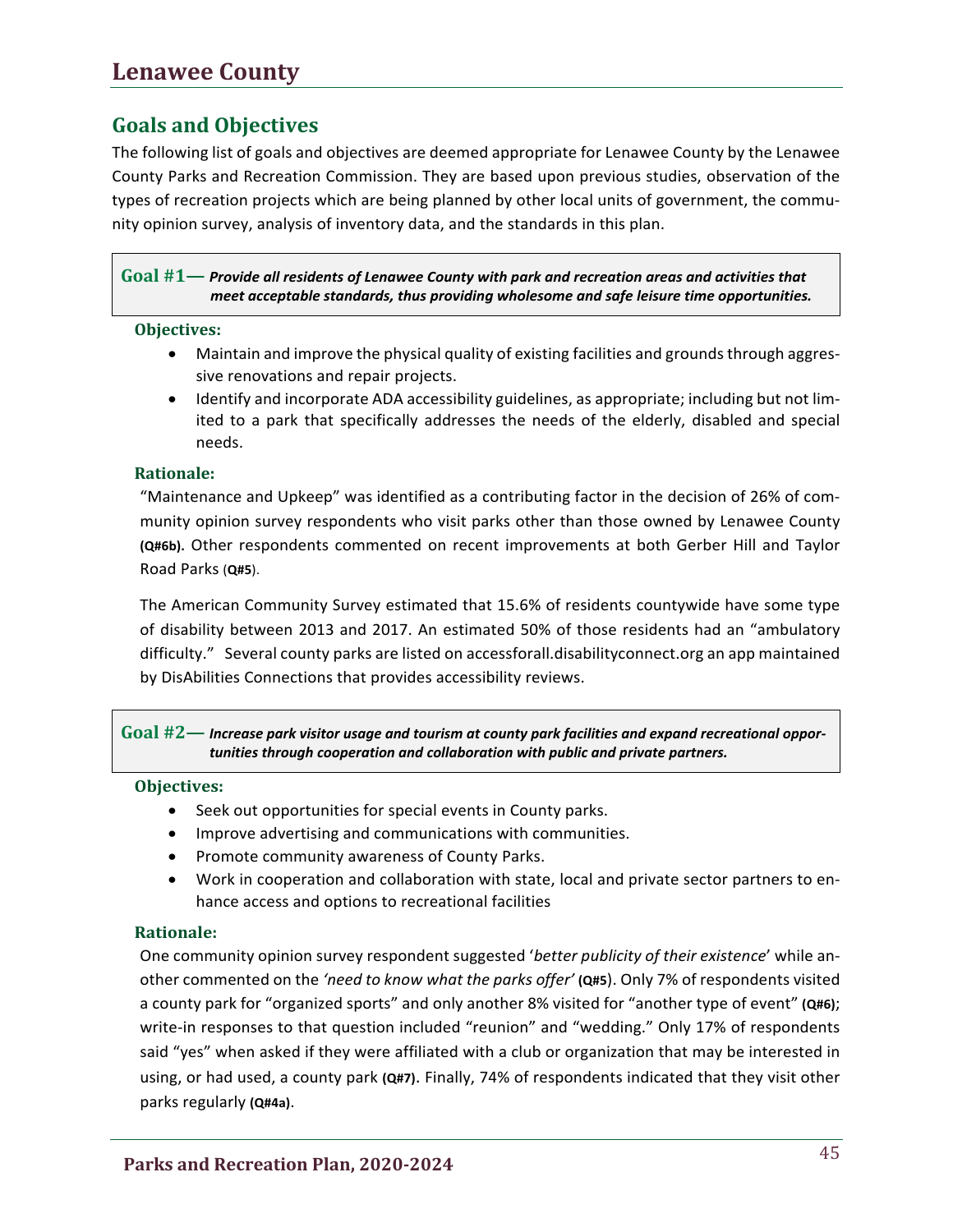## **Lenawee County**

By cooperating with state, local and private sector partners, access to and the variety of recreational facilities can be expanded. Sharing resources reduces the cost for any one entity while increasing the overall opportunities. An example of this cooperation is the extension of the Kiwanis Trail into the City of Tecumseh. Cooperation on the part of Lenawee County, the cities of Adrian and Tecumseh, and the townships of Adrian and Raisin, resulted in a grant award to extend the Kiwanis Trail into the city limits of Tecumseh.

Incorporation of the Connecting Lenawee Non-motorized Plan, the Kiwanis Trail Master Plan, and River Raisin Plan **(attachments A-C)** into the Lenawee County Parks and Recreation Plan positions Lenawee County to collaborate with public and private partners to extend these services to county residents.

#### **Goal #3—** *Continue to preserve, protect, and enhance the natural resources in Lenawee County and the recreational opportunities that they provide.*

#### **Objectives:**

- Preserve and protect open space and significant natural features.
- Work in cooperation with other entities.

#### **Rationale:**

When asked what types of activities they participated in while visiting a county park, 45% of community opinion survey respondents identified "walking trails," 11% identified "fishing," and 15% identified "birdwatching" **(Q#6).** Write-in responses included: "picnicking" (7), "walking/hiking" (5), "sledding" (1), "running" (1), "biking" (2), and "boat launch" (2). All of those responses support the need for preserving, protecting, and enhancing the natural features found in county parks.

Residents of one municipality are apt to work/attend school, shop, and/or recreate (at least partially) in other municipalities. Many of those activities will occur within urban areas such as the Clinton-Tecumseh-Adrian Urbanizing Corridor. Rural residents will often travel to such an area or a nearby town in order to satisfy many of those needs. Consequently, it is beneficial for neighboring municipalities, the county, and their private sector partners to cooperate whenever possible.

#### **Goal #4—** *Establish staging areas for a variety of programs that would be beneficial to the residents of all ages of the County.*

#### **Objectives:**

- Coordinate current programs that are presently being offered through the auspices of the school districts, various leagues, and municipal parks and recreation departments.
- Develop facilities for additional activities, especially of long nature adaptable to leagues, for age levels not presently being served; (e.g. pickleball, etc.).
- Develop staging areas for self-improvement year-round program for all ages in nature study, physical fitness, outdoor individual sports, and enrichment programs.
- Develop more facilities for children's leagues (e.g. soccer, football, tennis, etc.).
- Develop more staging areas for birdwatching, photography, and other activities.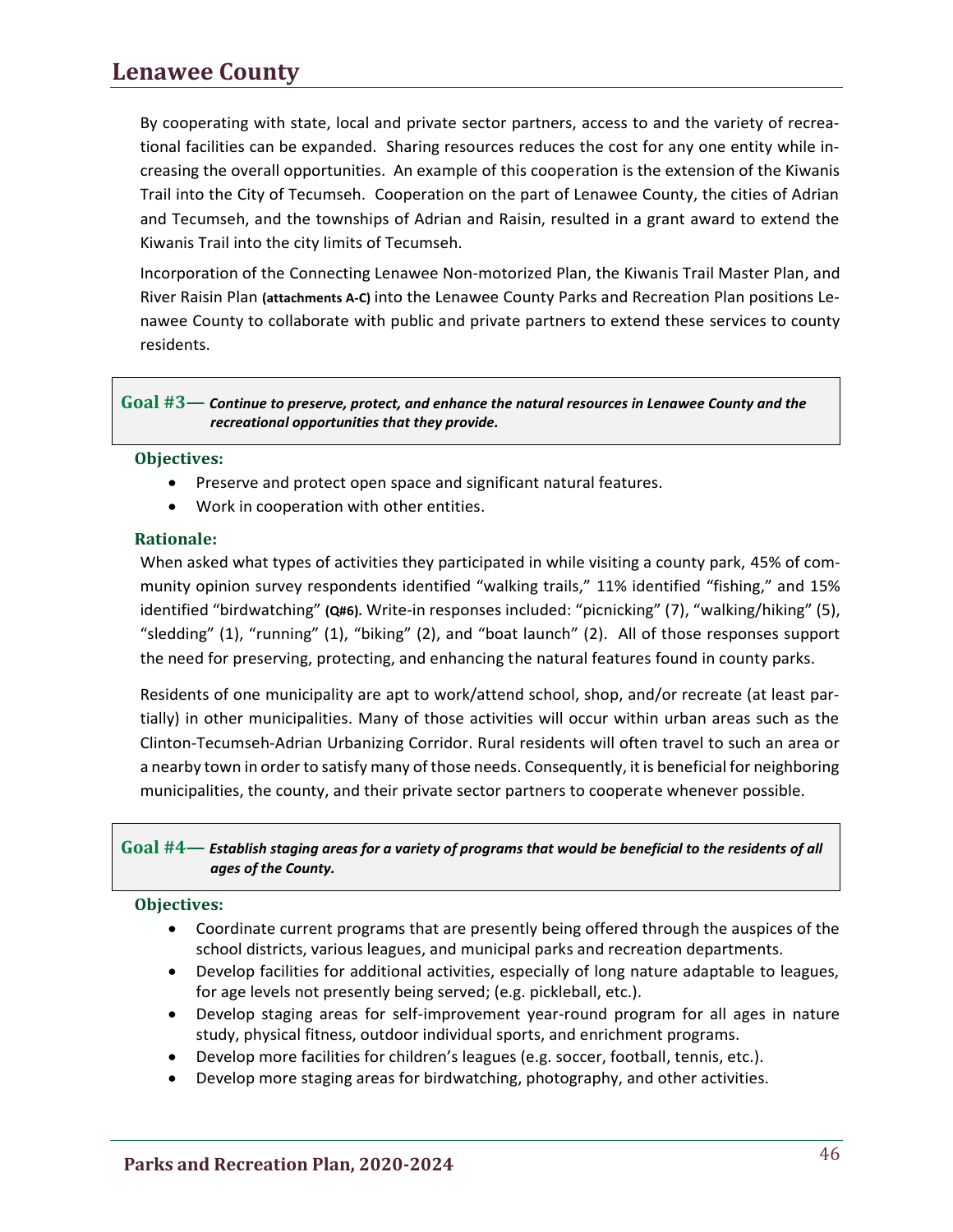#### **Rationale:**

The American Community Survey illustrates the wide spectrum of ages of its residents. 'Generation Z' and younger (people less than 15 years of age in 2017) comprised 18% of the countywide population and 19% of the population of Rural Lenawee County. 'Millennials' (people between 15 and 34 years of age in 2017) comprised 25% of the countywide population and 27% of the population of the Clinton-Tecumseh-Adrian Urbanizing Corridor. 'Generation X' (people between 35 and 54 years of age in 2017) accounted for 26% of the countywide population and 27% of the populations of the Irish Hills-Devils Lake Recreational Area and Rural Lenawee County. 'Baby Boomers' (people between 55 and 74 years of age in 2017) comprised 25% of the countywide population and 31% of the population of the Irish Hills-Devils Lake Recreational Area. The 'Silent Generation' and older (people 75 years of age or older in 2017) comprised 7% of the countywide population and 8% of the population of the Irish Hills-Devils Lake Recreational Area.

#### **Goal #5—** *Improve and expand administrative and personnel management in the area of the County's park and recreation delivery system.*

#### **Objectives:**

- Explore the potential for a full or part time park and recreation manager/director/curator.
- Explore the potential for private sector involvement.
- Develop policies for contracting with the private sector to deliver some recreation services traditionally performed by park department employees.
- Develop cooperative recreation programs with local units of government and school districts.
- Involve area residents in the planning of proposed facilities and programs.

#### **Rationale:**

A dedicated manager of the County's parks and recreation system and cooperative relationships with municipal governments, the private sector, and local residents are all needed in order to adequately address the other goals and objectives listed in this plan. For example, many of the "variety of programs" called for (see Goal #4) could be provided through public-private partnerships amongst the municipalities, institutions and stakeholders which comprise Lenawee County. A dedicated manager of the County's parks and recreation system would also help to improve its financial management (see Goal #6) and to coordinate with other park and recreation providers.

#### **Goal #6—** *Improve and expand financing management in the area of the sources of revenue and the way funds are spent.*

#### **Objectives:**

- Develop a mechanism for receiving/implementing estates, trusts, donations, and memorials.
- Develop a policy to establish and implement fees and charges.
- Develop a "Gifts Catalog" that identifies ways that donations can help parks and recreation facilities in Lenawee County.
- Develop strategies for budget monitoring to maintain cost efficiency.
- Develop a creative and unique acquisition process "scrounging".
- Develop land conservation and preservation techniques.
- Explore fund-raising methods.
- Set up a long-range program for application for land and water grants.